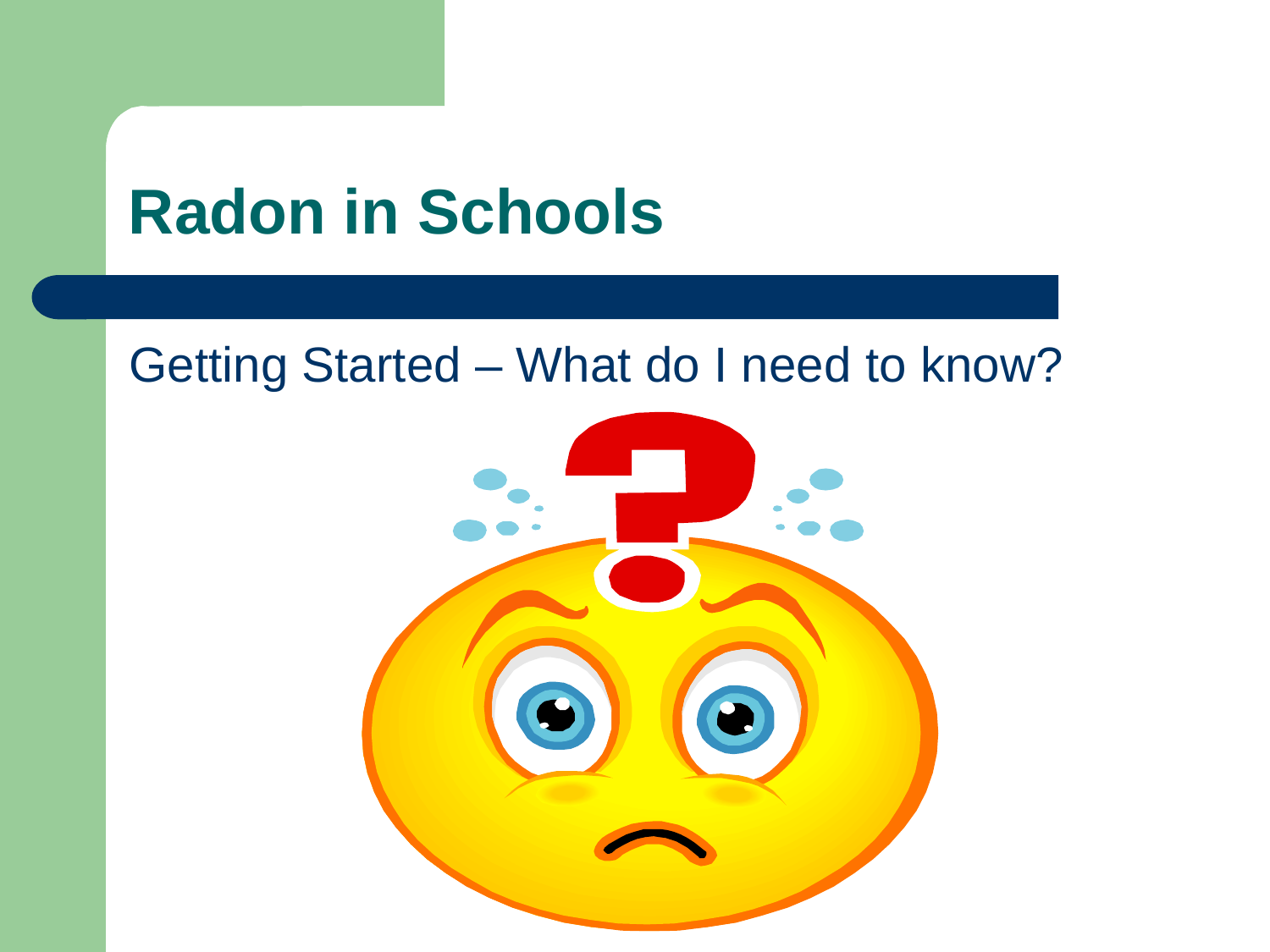## Managing Radon in your Schools: Utilizing the Key Drivers

- Communicate Risk communication about potential radon problems
- Organize Gain administrative and partnership support
- Assess Determine the need to test for radon in schools
- Plan How/who will be performing radon testing in the schools
- Act perform radon testing **and** mitigate areas with high levels
- Evaluate Assess potential occupant exposures and risk reduction options from test results

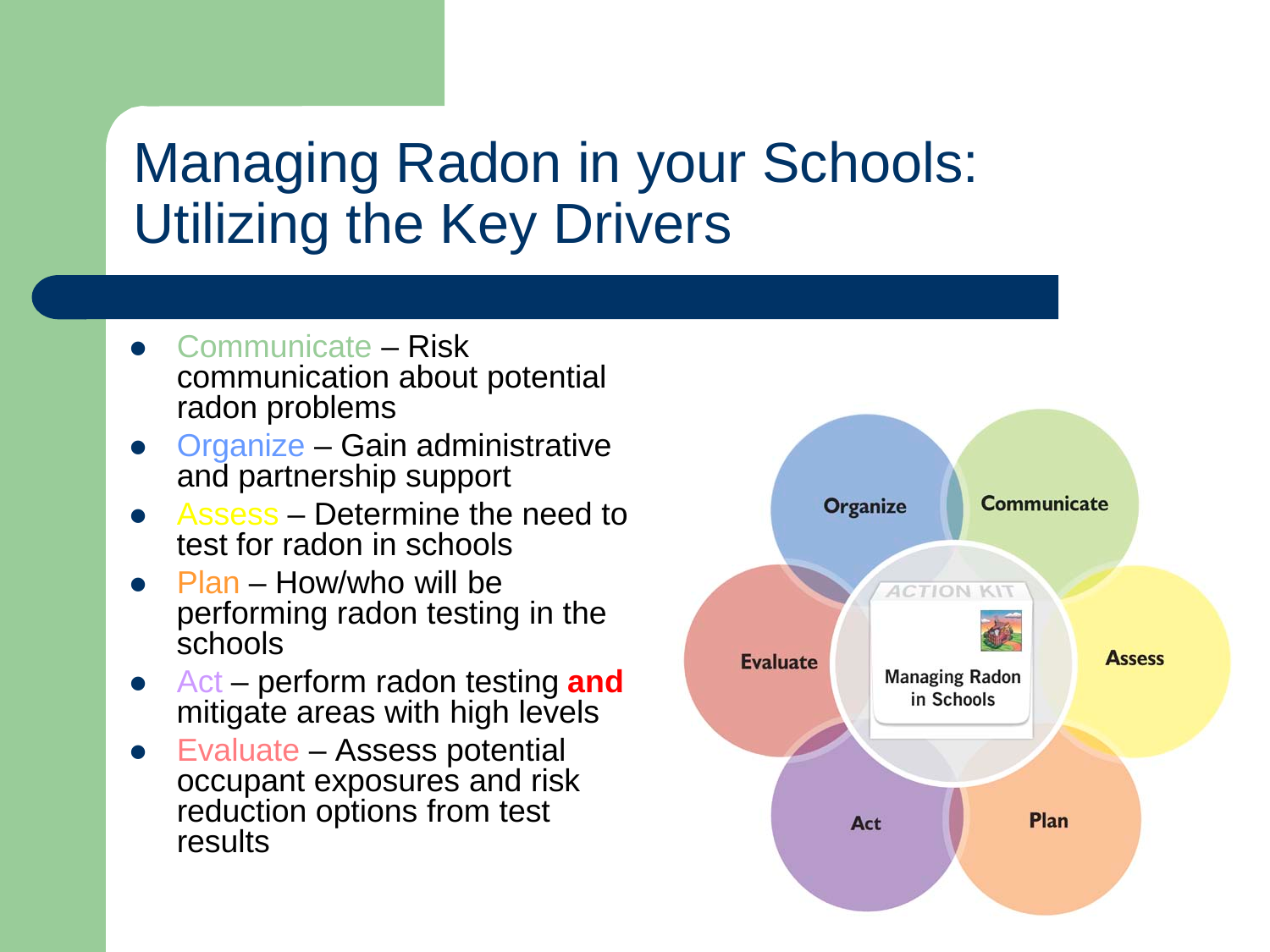## **Assessing: Review Your States School and State Regulations**

### **EXAMPLE:** MN Health and Safety Statute 123B.57

#### **Subd. 2.Contents of program.**

A district must adopt a health and safety program. …

- (a) A hazardous substance plan must contain provisions for the removal or encapsulation of asbestos…
- (b) A fire and life safety plan …
- (c) A facilities and equipment violation plan ..
- (d) A health, safety, and environmental management plan…

#### **(e) A plan to test for and mitigate radon produced hazards.**

(f) A plan to monitor and improve indoor air quality.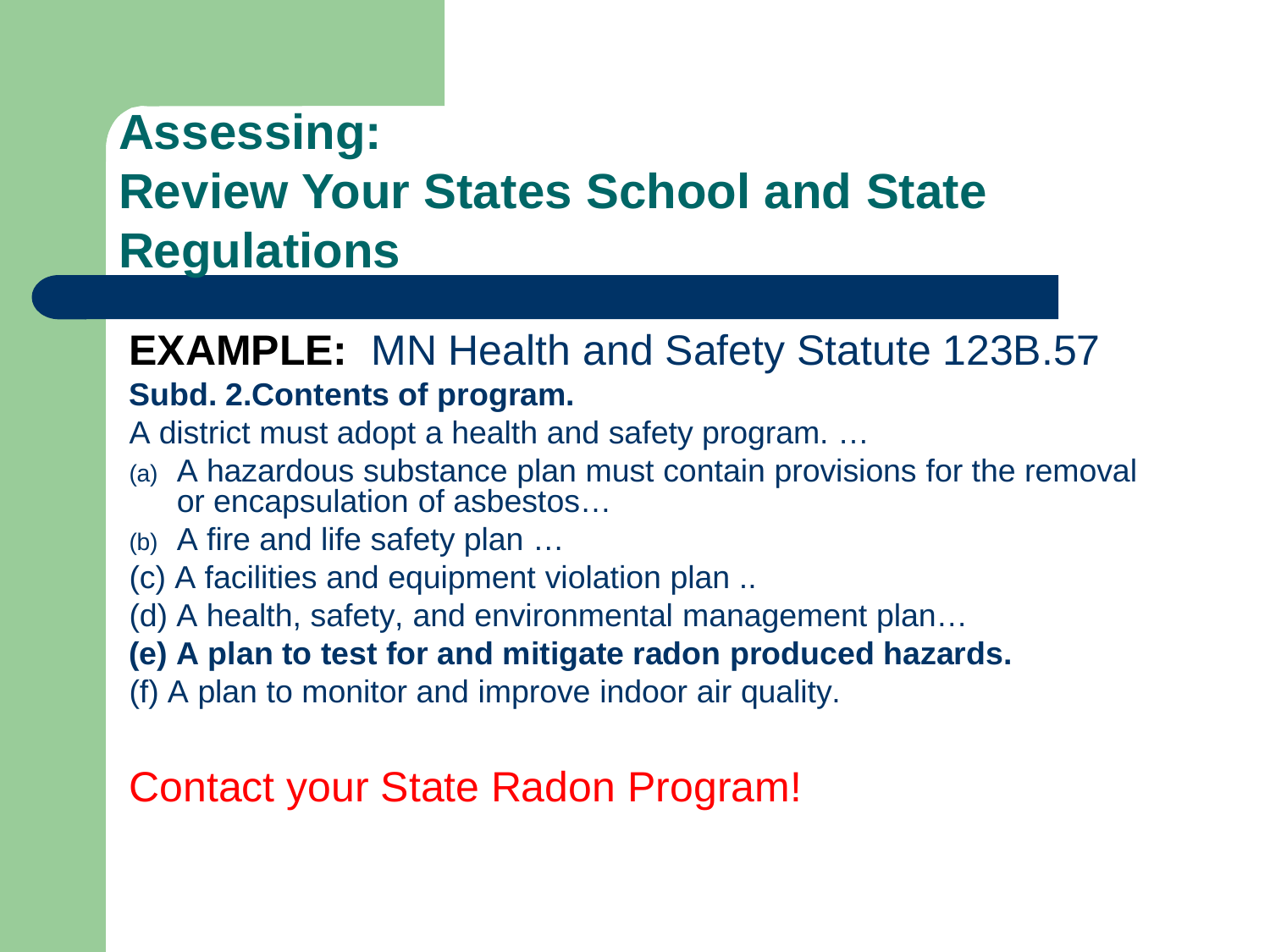# **Evaluate Radon Testing Options**

- Talk to superintendent first (Need Administrative Support)
- See EPA radon testing in schools guide
	- <http://www.epa.gov/radon/pubs/>
- Test in winter (Closed Heating/Cooling conditions)
- Short term testing
	- Weekdays
- Long term testing
	- Better, but retrieval issue
- Develop sampling plan
	- When, where and how to deploy and retrieve radon samples
- Inform parents, staff (risk communication)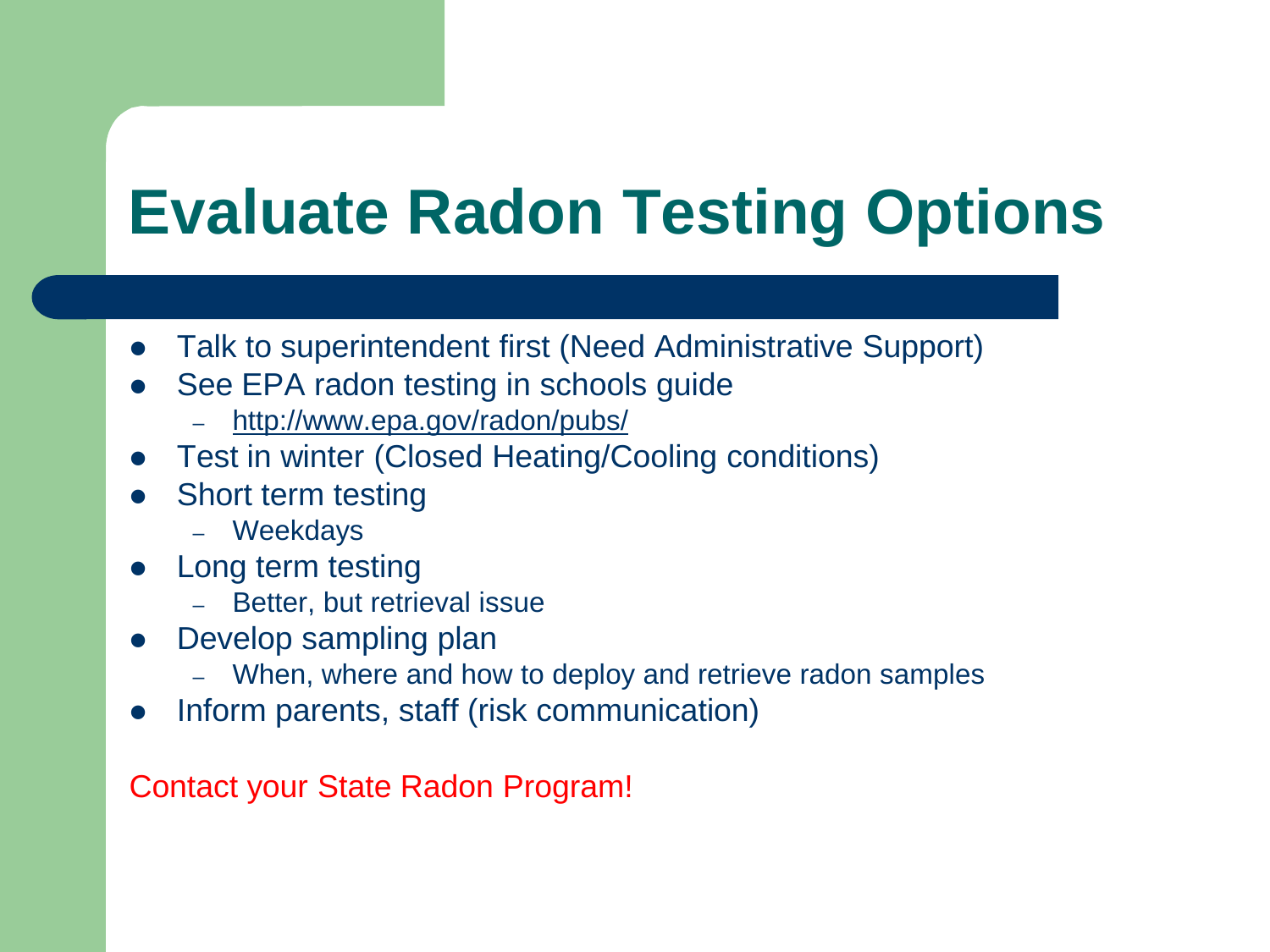## **Evaluating Radon Testing in Schools**

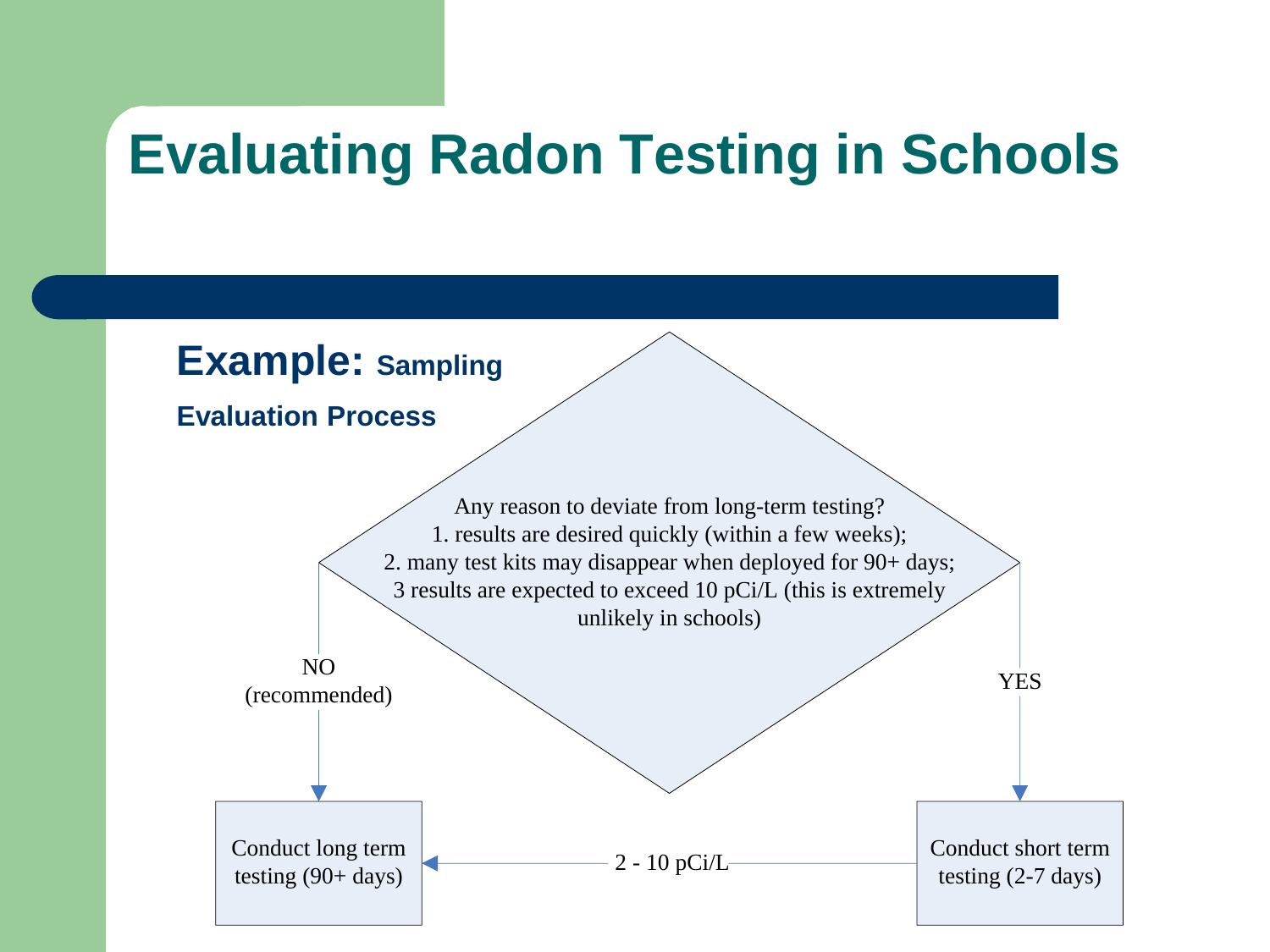

Initial testing should be conducted in all frequently-occupied ground contact rooms during the heating season. MDH recommends long term testing in schools unless a compelling reason exists for short term testing. Short-term testing should be done during school days (e.g., Mon-Fri). Further testing (follow-up, diagnostic testing and post-reduction) should be done in rooms = 4 pCi/L. For details. See "Model Radon Measurement Plan for Minnesota School"

MDH may be available to assist with all phases of radon testing in schools, including:

finding test kit vendors,

deploying test kits,

conducting diagnostic testing,

developing a radon reduction plan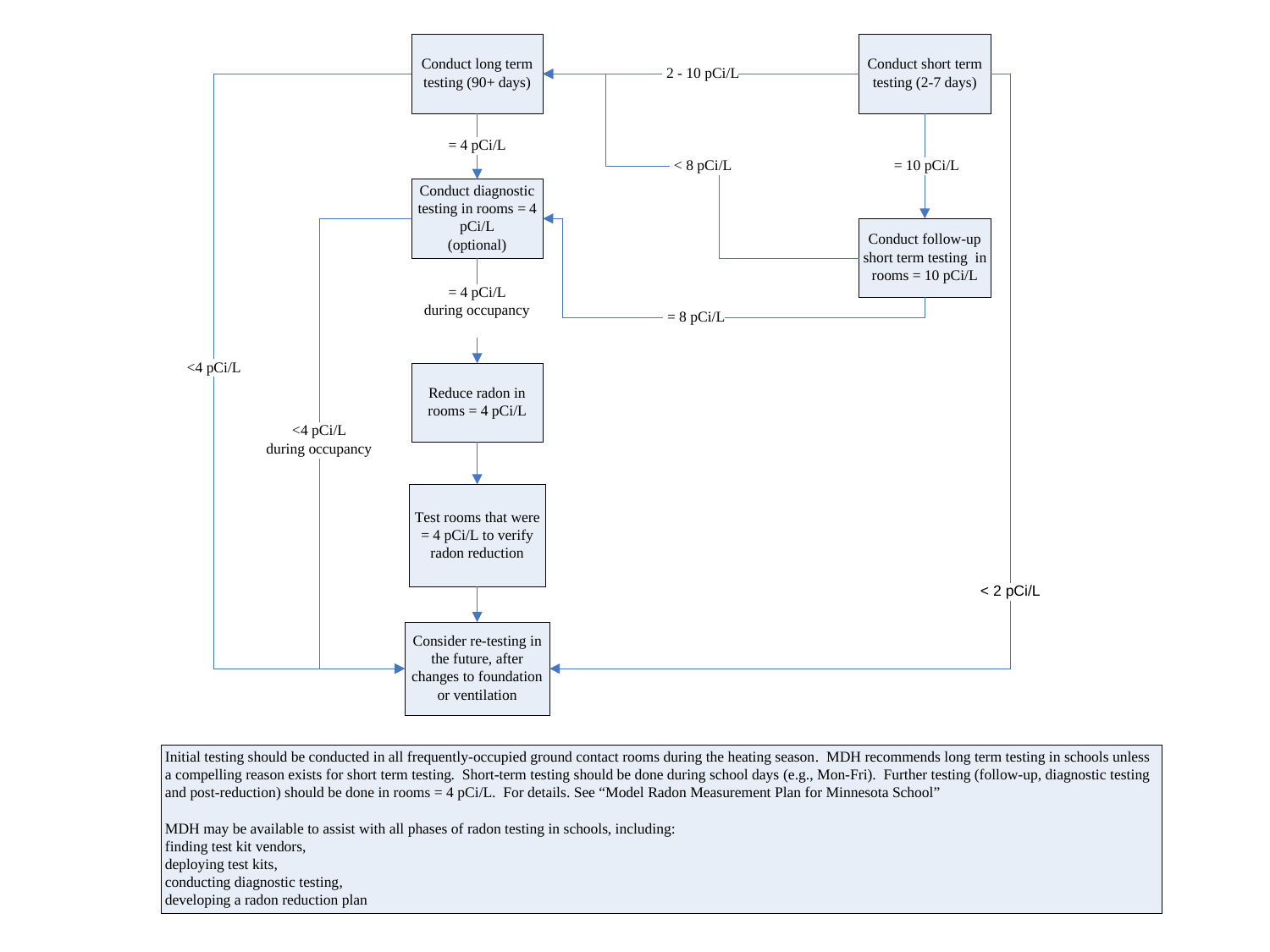## **Evaluating: Potential Radon Exposures**

- Two technical solutions that can reduce occupant radon exposures in existing schools
	- HVAC
	- Source Control (ASD)

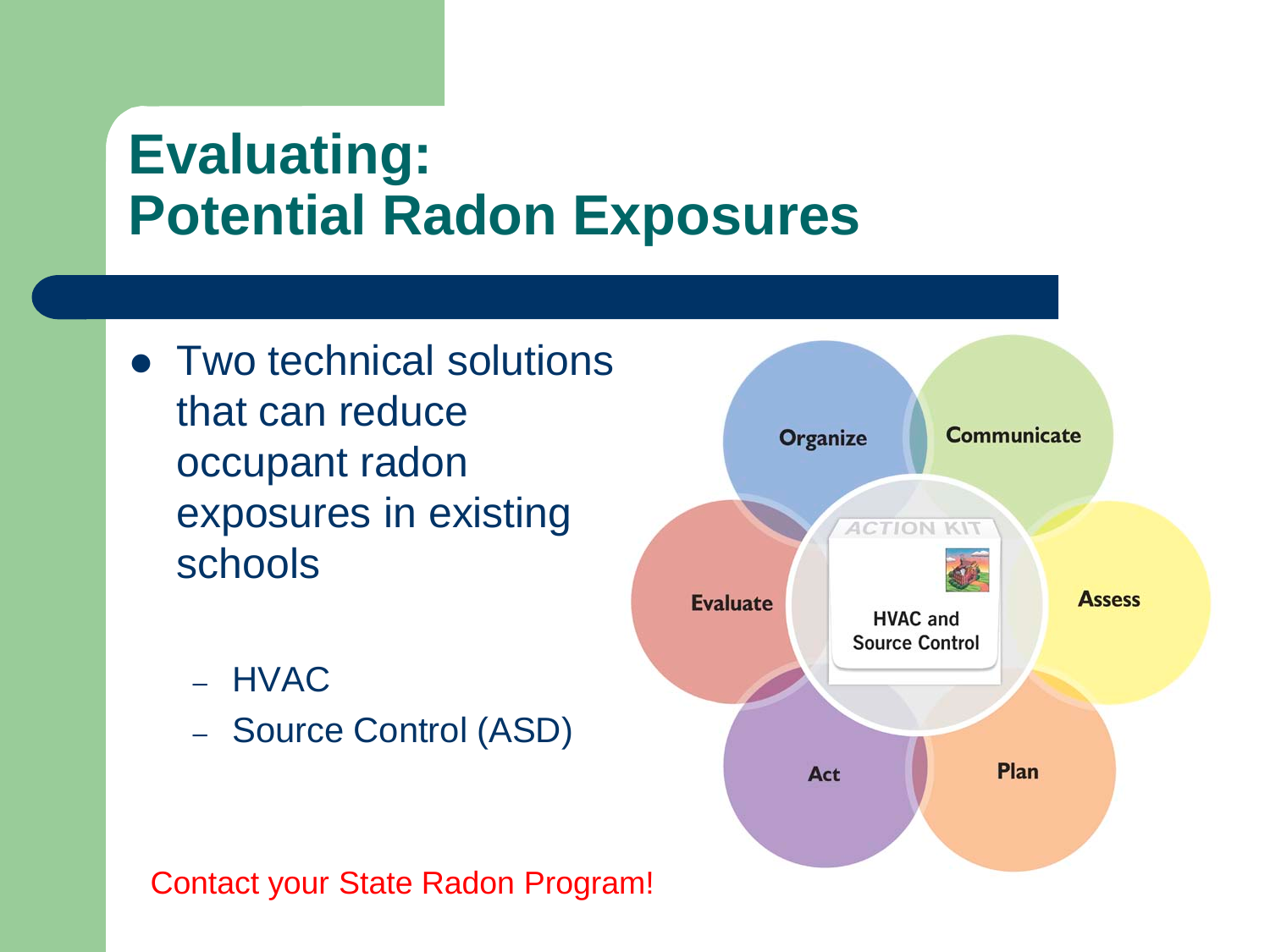# Utilizing CRM Testing to Evaluate Occupant Exposures

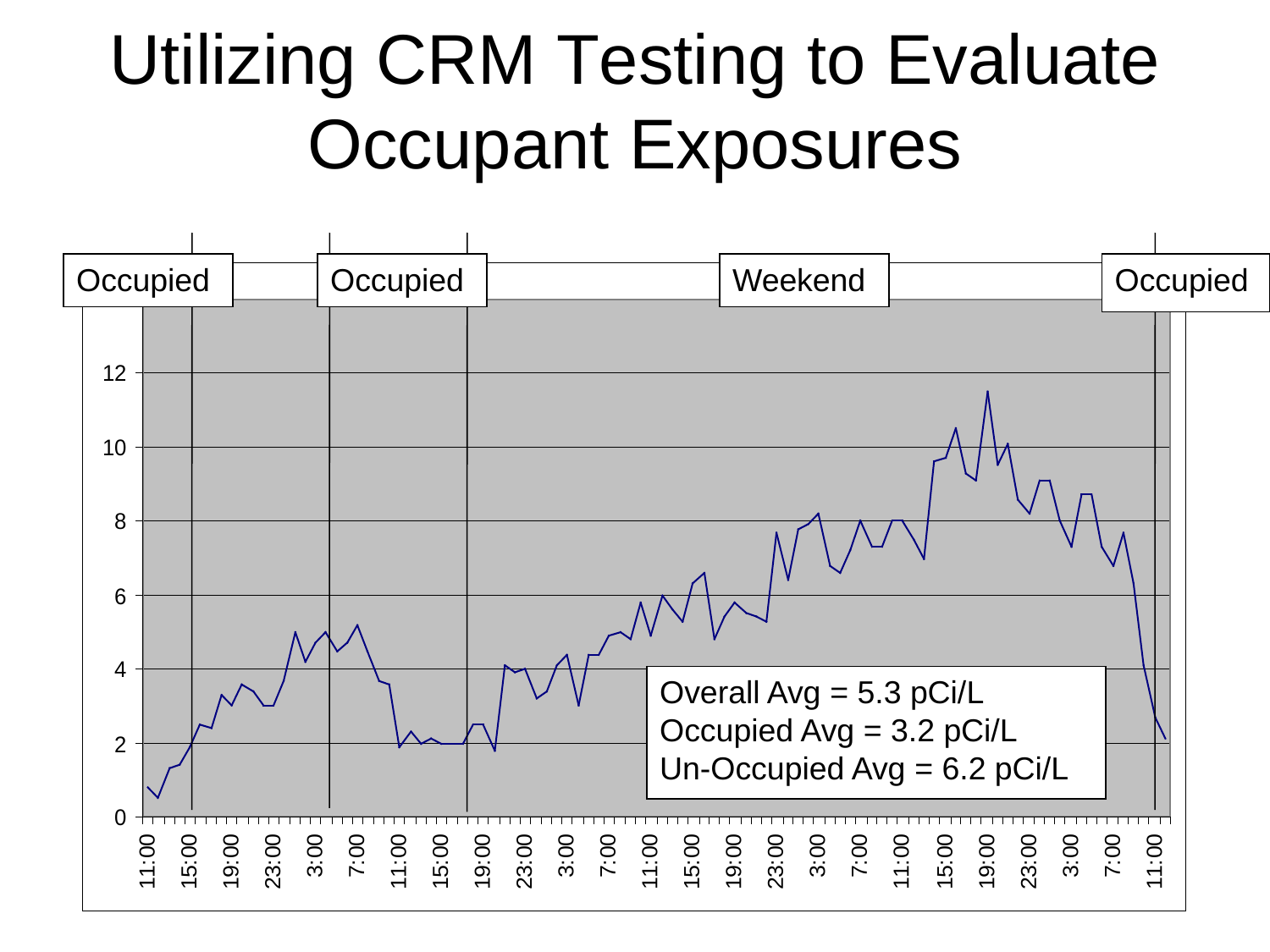## **Radon Mitigation – Balancing Air Flow**

- Need to work with HVAC engineer, not a radon mitigator (they typically specialize in homes)
- Generally can increase fresh air volume to dilute radon concentrations and improve general Indoor Air Quality.
- NEED A Plan to institutionalize this concept!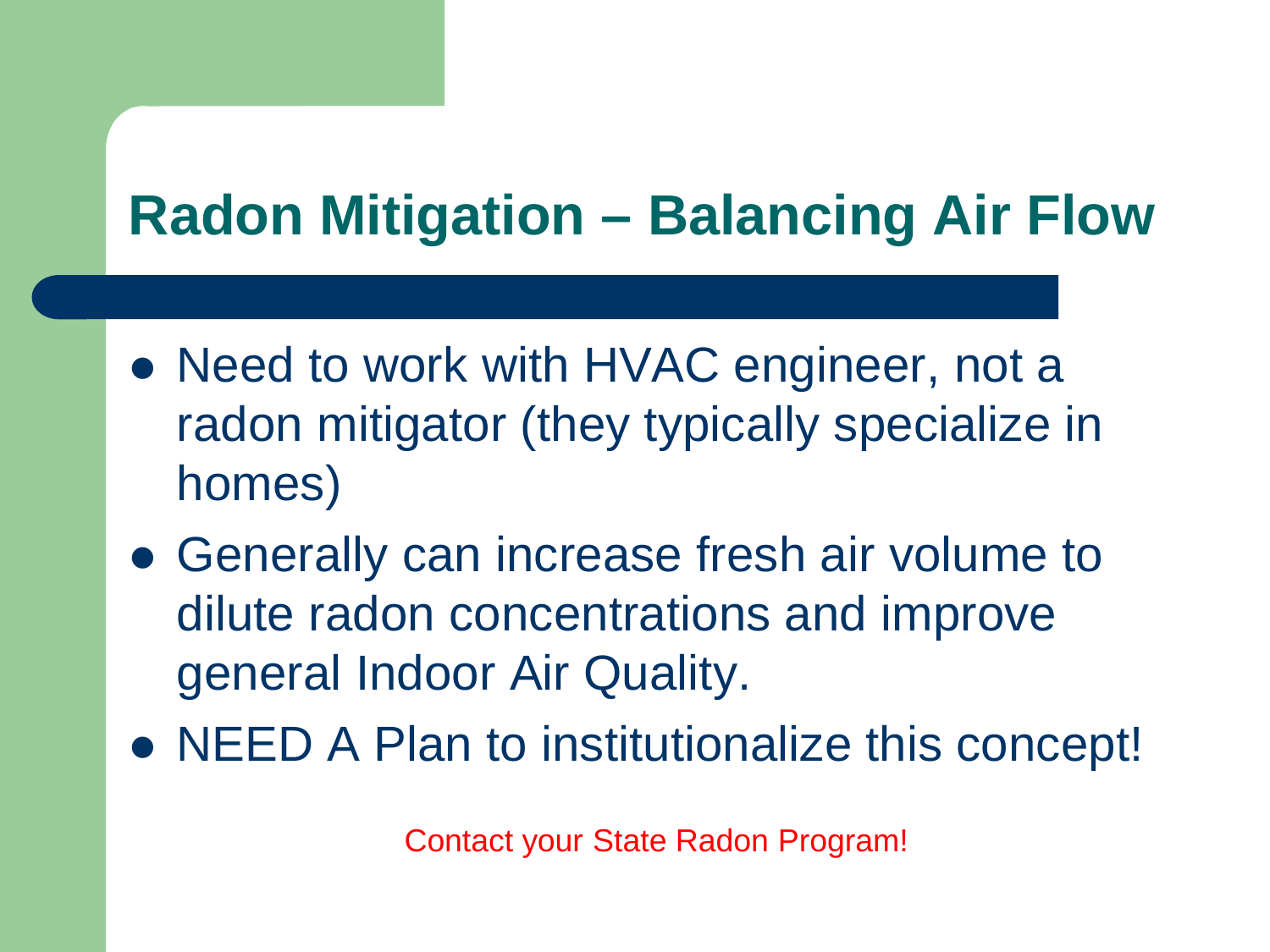## **Radon Mitigation – Active Sub slab Depressurization (ASD)**

- Need to work with highly qualified radon mitigator (most radon mitigators specialize in homes)
- True source control methodology
	- Also used for controlling vapor intrusion issues
	- NEED A Plan to maintain and continuously operate system!